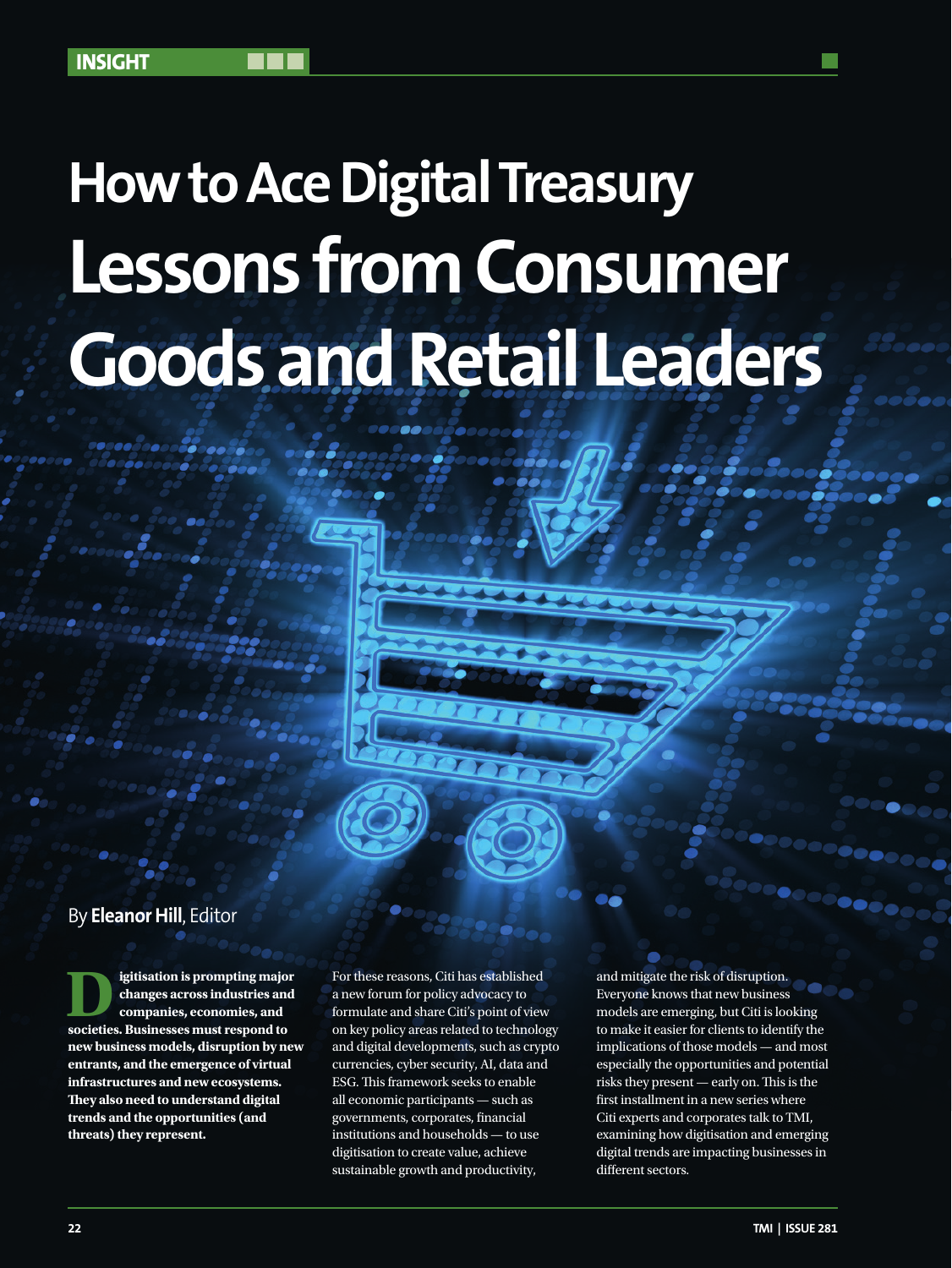**E-commerce is coming into its own – and it's no longer just for retailers.**<br>By setting up online stores, companies have gained direct access to the customers, and the data that comes with digital transactions. For treas<br>m **By setting up online stores, companies have gained direct access to their customers, and the data that comes with digital transactions. For treasurers in many sectors, not least consumer goods, this shift opens up the chance to significantly enhance data-driven cash management and garner a new level of insight. But to make the most of this new digital ecosystem, treasurers must also plug into other stakeholders in the business, in an advisory capacity.**

It's no secret that the Covid-19 pandemic has accelerated e-commerce capabilities. With global lockdowns preventing footfall in retail stores, the internet became 'the place to shop' in 2020 – and beyond. Indeed, e-commerce is expected to grow to \$6.5tr. by 2023, effectively doubling from 2019 levels<sup>1</sup>. And the very definition of e-commerce is evolving too: where once it used to refer to sales websites, it now spans multiple points of sale including 'traditional' online, in-app, social media, and smart assistants.

In this flourishing digital era, many corporates have leapfrogged towards a direct to consumer (D2C) approach, leaving behind the middlemen of yesteryear. This trend has been especially clear in the consumer goods sector, according to Maureen O. Freeman, Managing Director, Global Solution Sales, Consumer and Healthcare, Treasury and Trade Solutions, Citi. "Before the pandemic, when a consumer goods company referred to 'e-commerce', they were most likely talking about the sale of goods through other wellknown online retailers or marketplaces," she explains.

"With the 'distance' created by global lockdowns, consumer goods companies realised how disconnected they truly were from their end consumers – this is something they hadn't much considered previously as the business model had almost always been to use distributors. But just as the pandemic converted people to remote working and digital operations, it opened the eyes of consumer goods companies to the opportunity to truly own the consumer experience – and the data that comes with that. D2C sites are the obvious channel to accomplish that and, amazingly, one of our Citi clients created over 20 D2C sites within their brands globally in a matter of months."

### **Adopting an omnichannel approach**

While this client story illustrates flexibility and resilience, it also highlights one of the

challenges around getting e-commerce right – not only from a sales perspective but also from a finance and treasury point of view. Peter Cunningham, EMEA Corporate and Public Sector Sales Head, Treasury and Trade Solutions, Citi: "With more channels available to make sales, the ability to seamlessly traverse these channels, whether you are the consumer or the treasurer, is critical. What happens, for example, if a consumer buys a product through an app, for instance, but goes to the website to request a refund? Can the e-commerce path and the trail of the information and financial flow follow one another?"

Cunningham has indeed worked first-hand with companies that have successfully adopted such an omnichannel approach. "Leading companies now have the capability to interact with consumers through multiple media. Shoppers can buy items online and return them in the physical store, without any blockages in the data flows, for example," he says. "But this is very much at the best practice end of the scale. There is still a long way to go for many corporates, not only around how to achieve a truly end-to-end omnichannel approach, but also around encouraging consumers to engage with the brand."

This is where customer experience comes into play. "Some treasurers might be wondering how this relates to them, but there is a clear link between great customer service and the smoothness

66



**Managing Director, Global Solution Sales, Consumer and Healthcare, Treasury and Trade Solutions, Citi**

and stability of cash flows. Treasurers and the wider finance function also have a strategic role to play in helping organisations to prioritise the payment methods offered to consumers, for example," notes Cunningham.

Digital-savvy consumers arguably have far less tolerance today to jump through hoops to make purchases than in the past. The more that a sale becomes a hassle to a consumer, the more likely they are to avoid both that particular sale and the retailer involved going forward. Freeman comments: "To avoid this type of poor customer experience, it is important there is a good connection across the organisation on the corporate side from the very beginning of a shift towards D2C sales. And treasury can, and should, be an adviser on the project."

Indeed, pitfalls can occur where D2C decisions have been taken without

*Digital-savvy consumers arguably have far less tolerance today to jump through hoops to make purchases than in the past.*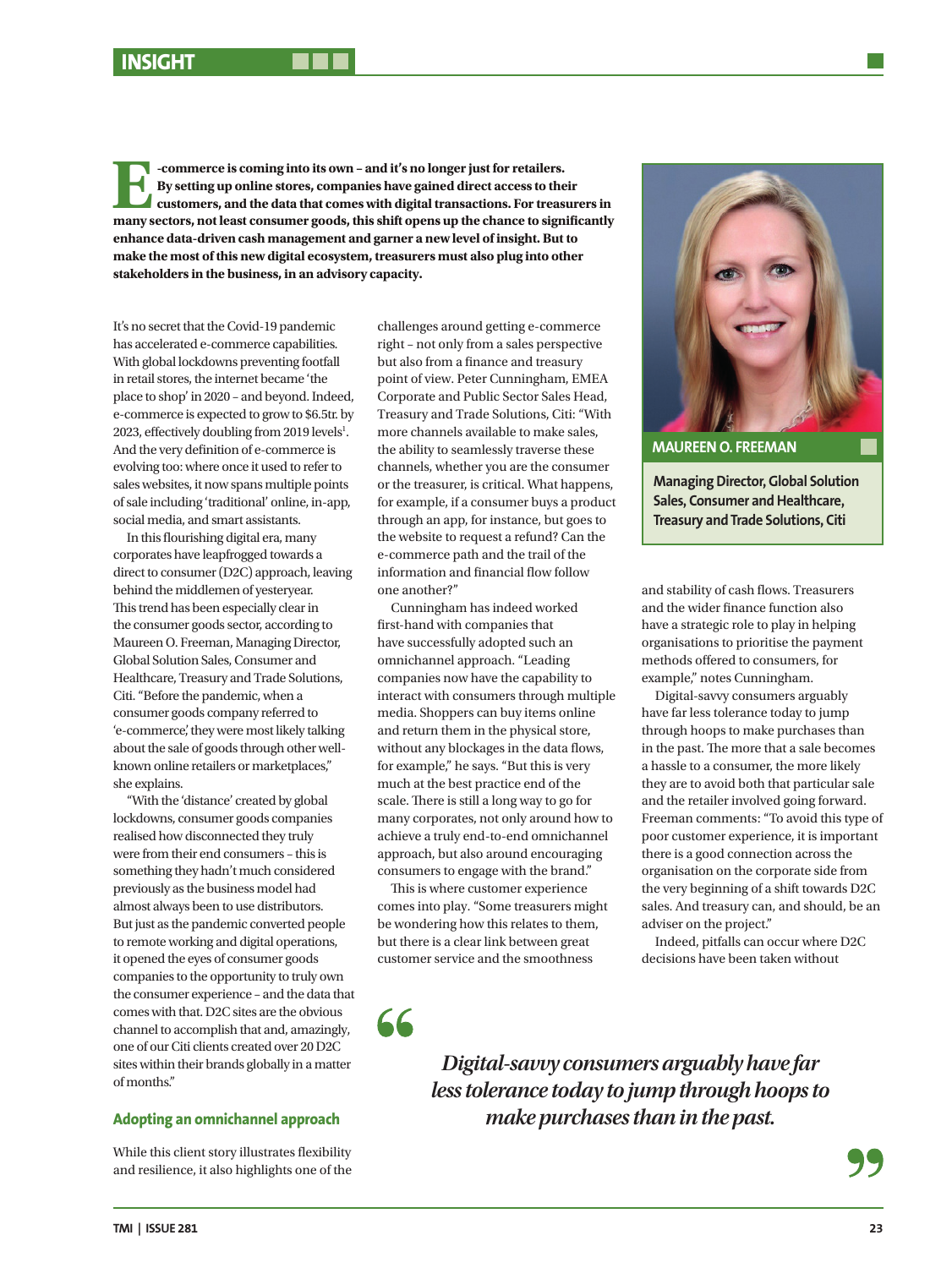being passed in front of a treasury lens. Cunningham notes: "Without the guidance of treasury, commercial directors may not pay attention to issues such as payment terms, for example. They might not be necessarily thinking, 'what is the cost of using this payment/collection channel?'. It is also unlikely that they will fully consider the risk they're exposing the company to. For example, what currency is the company selling in, and is it a functional currency? This is the advisory piece that treasury can provide."

Freeman adds: "In its advisory capacity, treasury also brings a deep understanding of the global environment. If, for instance, a company is based in the US and trying to launch an e-commerce proposition in Asia, it may not fully understand the payment/collection options available and which ones consumers in that region prefer. Treasurers are best positioned to advise here since they have insights others don't."

One example of where treasury working together with the business on the e-commerce approach has worked successfully is at a US sports apparel company, which has had well-publicised growth in its D2C business. Says Cunningham: "Treasury was really at the forefront of this project, with the treasurer working hand in hand with the web designers as they were creating the online



**Managing Director, EMEA Corporate and Public Sector Sales Head, Treasury and Trade Solutions, Citi**

66

*The gold dust for companies that adopt the D2C approach, beyond the upside of disintermediating the middleman, is the data that they now own and have direct access to.*

checkout page for some of the European sites. The treasurer was instructing the web team to put a certain payment instrument first in the checkout options, another second, and so on.

"This enables the firm to subtly point the consumer to its preferred collection instrument that has a lower interchange fee. And by following the guiding principles of minimising costs and the risk of potential non-collection, i.e. decline rates, the treasurer can actually influence the success of the organisation's D2C sales."

#### **Mining data for insights**

The revelations do not stop there, however. The gold dust for companies that adopt the D2C approach, beyond the upside of disintermediating the middleman, is the data that they now own and have direct access to, says Freeman. "The challenge is to ensure that appropriate, standardised processes are in place from the very beginning of a D2C effort to ensure that a single transparent view of that data is in place as this side of the business grows.

"While the direct-to-consumer part of the company might start small in the overall context of the business, and managing it with some manual processes was acceptable in the beginning, companies need to be prepared for exponential growth. As orders increase, and the velocity and volume of cash flows ramps up, the last thing companies need is bespoke, manual processes behind the scenes," she cautions.

Thankfully, treasurers, particularly those in multinational companies, have been proactive in pursuing standardisation in areas such as services, processes, and technology. "But with

the excitement over e-commerce and the unprecedented growth as a result of Covid-19, some companies have been tempted to skip these steps. Again, the treasury team acting in its advisory capacity can help set the company on the right path," she adds.

"Slowly but surely, we are now seeing standardisation start to happen, not only on the infrastructure side but also on the payment side. Having a proper handle on reconciliations, preferably with automated processes, is critical in a dynamic e-commerce environment," Freeman continues. "Treasurers require visibility on what has been recorded as sales, where that is in the banking structure, whether it is actually in the bank account, or whether there is a delay on it, and so on."

After all, capturing and analysing the right data at the right time is essential for one of treasury's core responsibilities: cash flow forecasting. Here, tools such as artificial intelligence (AI) and machine learning (ML) can support treasurers as they engage with prescriptive analytics to gain more insight around the data they now own.

If treasurers are able to harness that data from e-commerce in a more real-time way, perhaps via application programming interfaces (APIs), they can then use automation, ML algorithms and AI to quickly analyse that data and present them with 'next best step' options. Freeman adds: "This is not about taking the human factor out of treasury, but these technology tools can show a treasurer their cash position in real time, what's happening in the next three days, and present the options available across areas such as investments, borrowing, foreign exchange [FX] management and so on, for the treasury team to act upon."